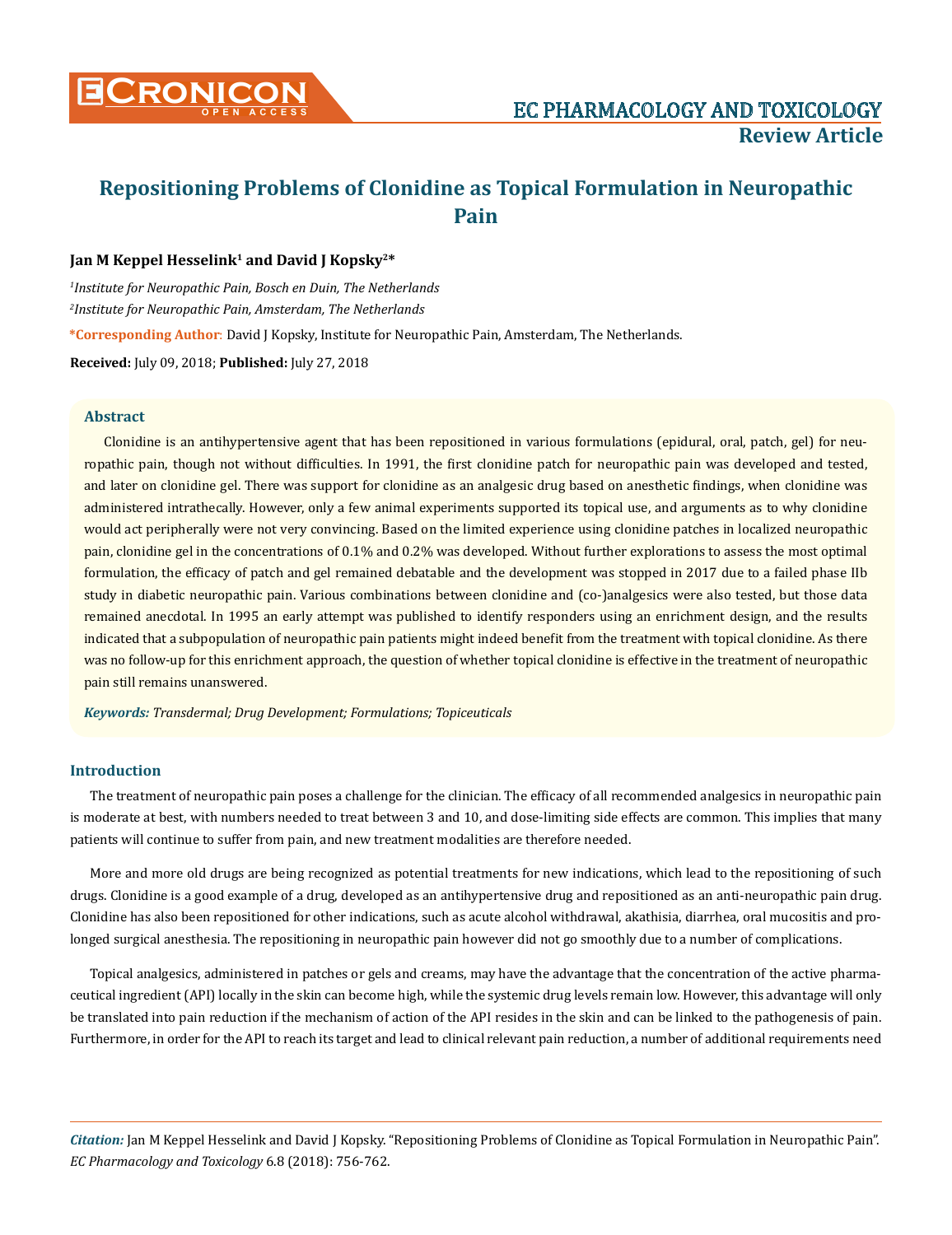to be fulfilled, based on preclinical pharmaceutical and animal experiments. The most suitable animal model (usually rats) depends on the indication that is being developed [1]. In the field of the development of topical analgesics, the approaches selected are characterized by avoiding and omitting a number of key issues for success. This can lead to cumbersome results and haphazard findings.

A topical formulation containing a (co-)analgesic only leads to clinical relevant effects in neuropathic pain if we find answers on at least the following questions:

- 1. What is the target?
- 2. Where is the target?
- 3. How to reach the target?

#### **What is the target?**

Many APIs have different mechanisms of action, varying from sodium channels to N-methyl-D-aspartate (NMDA) receptors. The target selected should play a crucial role in the pathogenesis of the type of pain we want to treat. For instance, in pain states due to  $Na<sub>u</sub>1.7$  channel pathology, the affinity of the API for this subtype of ion channel needs to be high enough, and the compound needs to be selective. Not all targets described in literature lead to sufficient pain reduction due to the fact that networks of factors play a role, and some targets are just minor players in the field. The rationale behind the selection of the main target is therefore mandatory.

#### **Where is the target?**

Targets can be located in peripheral tissues (e.g. epidermis, dermis) and/or in the central nervous system (CNS). When targeting the CNS, sufficient blood levels of the API are needed to penetrate across the blood-brain barrier and reach the CNS target. When the target is peripheral such as the epidermis, specific formulations are needed in order to reach high concentrations of the API in the epidermis, with minimal or no detectable plasma levels. The rationale behind the selection of the formulation is therefore mandatory. Transdermal formulations (e.g. fentanyl patches) can deliver APIs for targets in the CNS, as well as peripheral targets such as the epidermis. Epidermal formulations are designed to reach the highest concentrations of API in the epidermis without reaching detectable plasma levels (e.g. lidocaine and capsaicin patches). Some transdermal formulations are developed to reach sufficient drug levels in the skin (capsaicin, lidocaine plasters).

#### **How to reach the target?**

If the main target is in the periphery, for instance complete peripheral neurons, sufficient blood levels are needed and thus a transdermal formulation is required leading to such levels. If the target is more of an epidermal nature (e.g. nerve endings), as it is in the case of capsaicin, other formulations are needed which do not lead to a deep penetration of the active compound in the skin.

In the analysis of the development of topical formulations of clonidine for the treatment of neuropathic pain, we will see that these simple key questions have not been answered adequately by the drug developers or by academia. Only after answering the first three questions can the last question be answered, of whether the selected formulation in a specific dose can sufficiently reduce neuropathic pain. The selection of the most appropriate patient group/indication is of course a key factor for success. To simply assess any API or clonidine containing topical formulation randomly in neuropathic pain related to diabetes or herpes zoster seems more a roulette approach than a rational approach.

### **What is the target?**

Clonidine has been described as possessing analgesic properties since the 1970s [2,3]. Its mechanism of action was hypothesized to be centrally mediated, via central mono-aminergic and cholinergic mechanisms [4-6]. Lesions of the noradrenergic locus coeruleus raise nociceptive thresholds, and clonidine could also inhibit the firing of this locus [7]. These experiments led to testing the intravenous infusion of clonidine 2.5 μg/kg in humans as early as 1980. This dose lowered blood pressure but did not lead to analgesia of acute pain stimuli in healthy volunteers [8].

*Citation:* Jan M Keppel Hesselink and David J Kopsky. "Repositioning Problems of Clonidine as Topical Formulation in Neuropathic Pain". *EC Pharmacology and Toxicology* 6.8 (2018): 756-762.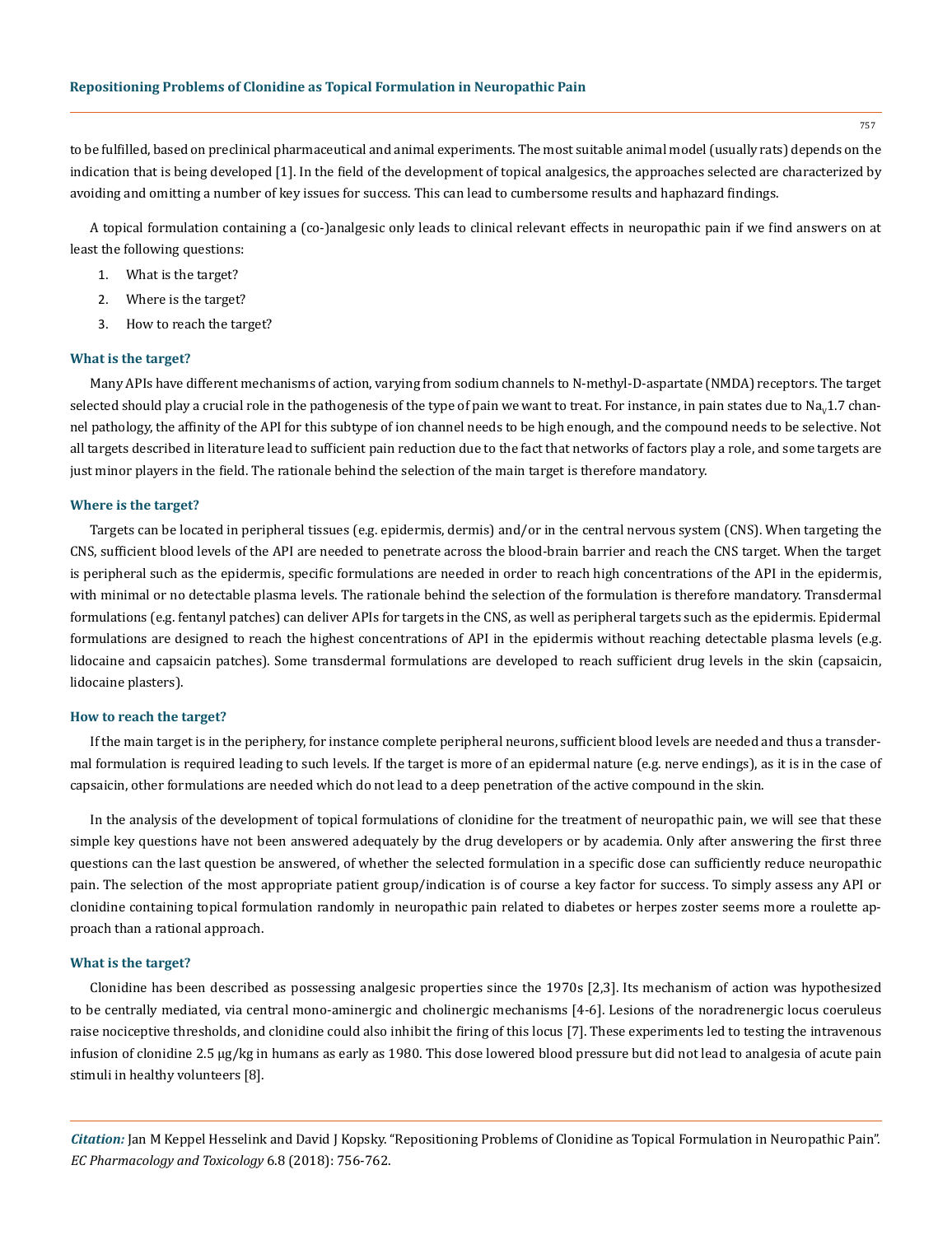Epidural administration of clonidine, however, led in some situations to a mitigation of pain and step-by-step data was gathered supporting the analgesic effect of clonidine in centrally mediated pain syndromes [9]. Epidural clonidine was subsequently hypothesized to have a mode of action at the level of the dorsal horn of the spinal cord [10]. In a randomized double-blind study with 20 chronic pain patients, epidural morphine 5 mg in 5 ml of saline was compared with epidural clonidine 150 μg in the same volume. The reported analgesia was comparable in both groups, but the clonidine treated patients had clinically relevant drops in blood pressure (more than 20 mm Hg) leading to un-blinding [11]. Following the epidural administration of clonidine, the oral administration of clonidine was evaluated in pain in post herpetic neuralgia (PHN) in 1988 [12]. The rationale to conduct such a study was rather flimsy as it was based on epidural administration in other pain states. In a double-blind study with PHN 40 patients, the effects of clonidine 0.2 mg, codeine 120 mg, and ibuprofen 800 mg versus a placebo were observed. Only clonidine resulted in a statistical decrease of pain compared to the placebo (per-protocol analysis). No plasma levels were measured, and only the effects of a single dose during the first 8 hours after intake were evaluated.

Given the emergence of potential serious side effects, such as hypotension, rebound hypertension, and sedation, other ways to deliver clonidine were explored, such as topical formulations. A clonidine patch with a linear relationship between patch size and plasma concentrations was developed [13]. The first clinical study evaluating such topical formulation in a chronic pain syndrome was reported in 1991, and clonidine as transdermal patch was evaluated in six patients suffering from sympathetically maintained pain (SMP). Of these six patients, four were selected as putative responders, based on a positive sympathetic block in the past. By selecting a number of earlier findings, the authors hypothesized that SMP was a 'peripheral alpha-adrenergic receptor disease', suggesting that the topical application of an alpha-adrenergic blocking agent such as clonidine was rational. The analgesic effects in three patients were confined to the direct environment of the patch. The authors argued that the site of action was not likely in the CNS, but rather peripherally due to hypersensitization of alpha-1-adrenergic cutaneous nociceptors.

# **Where is the target?**

Avoiding undesirable central side effects was not the only rationale for developing topical formulations. The main rationale given was related to the putative peripheral mechanism of action. Although the initial literature emphasized the central mechanism of action, a hypothesis for peripheral activity was generated based on the following two arguments:

- 1. Alpha-2 receptors are expressed by primary nociceptive sensory neurons [14].
- 2. Peripheral administration of alpha-2 receptor agonists leads to anti-nociception [15].

Based on these two arguments it was reasonable to hypothesize that topically administered clonidine could have anti-nociceptive effects [16]. The first argument however is not very convincing, as the study mentioned evaluated the effects of locally administered clonidine and noradrenaline at the level of the substantia gelatinosa (SG) neurons. The second argument was based only on circumstantial animal experiments and further development should perhaps have been postponed. As an example, we will discuss a paper from 2004, published in Pain [15]. In this study, topical clonidine was evaluated in an animal model of pain, the radiant heat tail-flick test. This test is not specific for neuropathic pain and thus its predictive value is low. Furthermore, there was no active control in this study, making the assessment of the magnitude of effect impossible. A dose-dependent analgesia emerged in the dose-range 20 to 75 mg/ml, but no plasma levels were detected in the study. Interestingly, the effects of topical clonidine could be inhibited by the systemic pretreatment with yohimbine, indicating a mechanism via the blood and peripheral alpha-2 receptors. The authors' conclusion that topically administered clonidine produces 'potent' (sic) anti-nociceptive effects without testing a reference compound thus seemed overly optimistic. Reference compound could be topically applied lidocaine 5%.

#### **How to reach the target?**

The first transdermal clonidine delivery system was developed to treat hypertension and clonidine was formulated in a patch [17]. These patches were subsequently used to treat localized neuropathic pain, for instance in 1991 it was reported that clonidine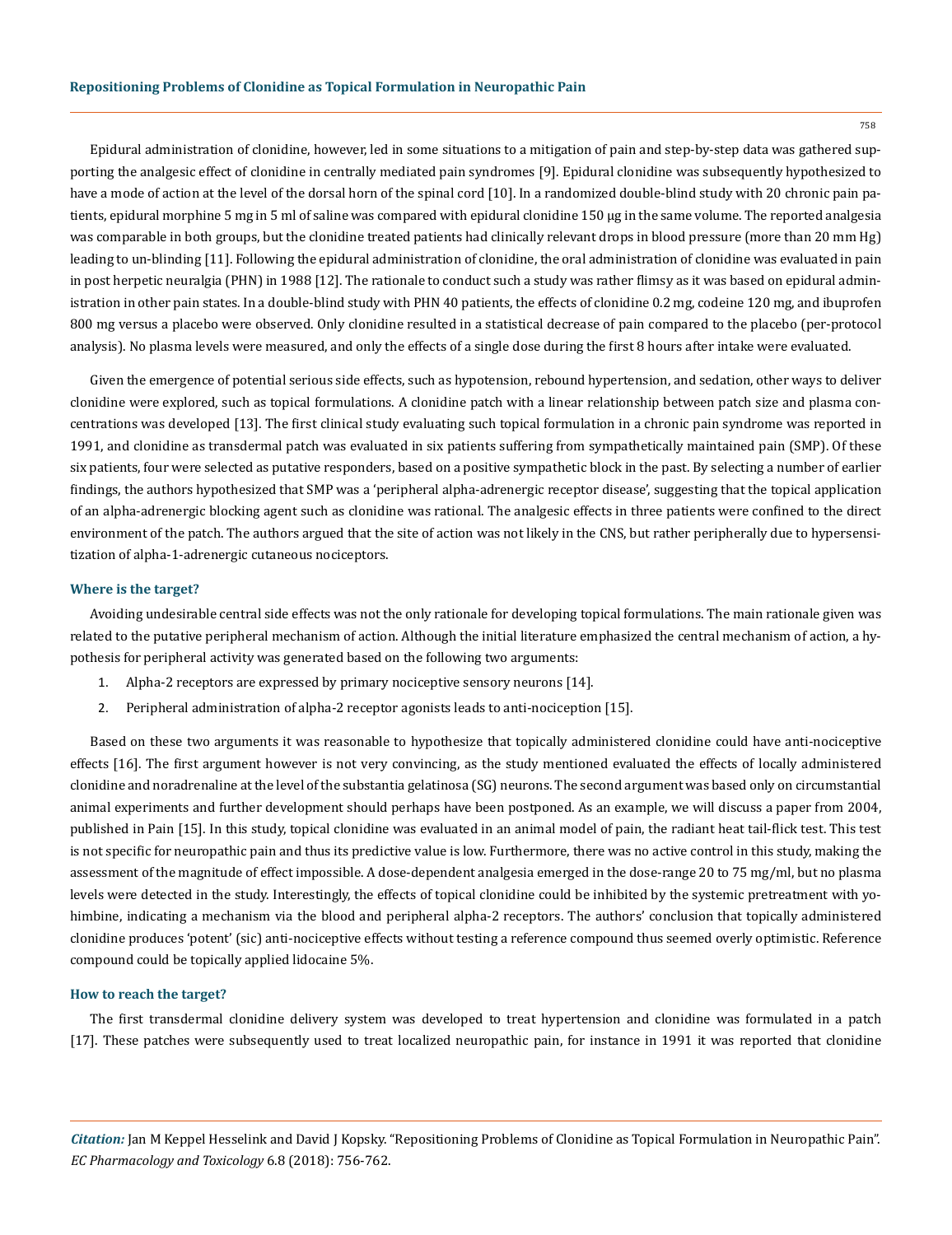administered via a transdermal patch relieved SMP under the patch [18]. However, such positive results were not always reproducible, and in a placebo-controlled cross-over study with diabetic neuropathic pain patients no clinical relevant pain reduction could be demonstrated [19].

Due to these mixed results, it was concluded that the dose of clonidine at the site treated needed to be higher than previously tested [20]. A gel was developed based on clonidine concentrations between 0.01 and 0.5%. The application of clonidine 0.1% gel led to plasma concentrations below or at the lower limit of those required for anti-hypertensive therapy. The development of clonidine patch and gel in all its ramifications will be a topic of a different paper.

Compounding pharmacists soon started to create other topical delivery systems containing clonidine, for instance to treat pains in the buccal cavity (in a concentration of 0.2 mg/g: 0.02%) or for PHN (150 μg/g: 0.015%) [21,22]. The low dose was probably selected in the light of oral resorption and potential severe side effects. Clonidine was also compounded in gels, in concentrations of 0.1% to 0.5%, alone or together with other (co-)analgesics, such as ketamine [23]. Various combinations have been tested in case series and human pain challenge paradigms [24-26]. Most of these studies evaluated doses around 0.1%, but studies combining clonidine 0.2% to 0.3% in compounded mixtures of (co-)analgesics have also been published [27-29].

## **Clinical trials evaluating topical clonidine: what is the preferred population?**

In 1992 the first results of topical clonidine in painful diabetic neuropathy (PDN) were published [18]. However, the data gathered so far only supported the epidural administration of clonidine and was always accompanied by clinically relevant decreases in blood pressure. The unconvincing effects of pilot studies in PHN and SMP were quoted as indicators for exploring its effects in PDN. Step-by-step doses of 0.1, 0.2 or 0.3 mg/day given as a patch were evaluated against a placebo in a crossover design. In total, 27 patients entered the study of which 24 patients completed the study and were included in the evaluation. No plasma levels were monitored. This was surprising as the authors stated in the introduction that the tested transdermal dose form of clonidine yielded relatively steady blood levels. No statistically significant difference emerged.

The subsequently conducted clinical trials focused on only a few segments in the neuropathic pain spectrum, without any rationale to support the selection. We could identify only one rational approach, where the investigators tried to identify a responder population based on an enrichment design in 1995. Enrichment design of a trial is meant to include patients who respond to a treatment, not diluting the trial with non-responders and therefore reducing the number of trial patients to reach significance between the active and placebo group.

If you have splitters then you also have lumpers. Borgman (2000) tried to tie a number of syndromes together via a postulated unity of pathogenesis based on 'sympathetically maintained peripheral neuropathic pain syndromes': PHN, PDN and complex regional pain syndrome (CRPS). The lumping together presumably was driven by the patenting strategy of the author and was much less supported by scientific data.

In a randomized placebo-controlled study conducted by the group of Campbell (2012), clonidine 0.1% gel was tested in 179 PDN patients [30]. The total daily clonidine dose was 3.9 mg for 12 weeks. The study was negative, though a subpopulation (those patients who felt any aggravation of pain after capsaicin provocation) experienced statistically significant pain reduction compared to placebo. Campbell was the inventor of a clonidine gel patent that was filed in 2005 [31].

The Cochrane analysis of 2015 for topical clonidine in neuropathic pain included only two studies, with a total of 344 PDN patients, based on a randomized, double-blind design of at least two weeks' duration [32]. One study was the Campbell 2012 study, the other was reported in 2009 as abstract only [33]. Interestingly, both studies evaluated only one dose and formulation: clonidine 0.1% gel. Both studies were supported by the pharmaceutical industry producing the gel. According to the Cochrane analysis, the studies supported the conclusion that clonidine may provide some benefit in PDN.

*Citation:* Jan M Keppel Hesselink and David J Kopsky. "Repositioning Problems of Clonidine as Topical Formulation in Neuropathic Pain". *EC Pharmacology and Toxicology* 6.8 (2018): 756-762.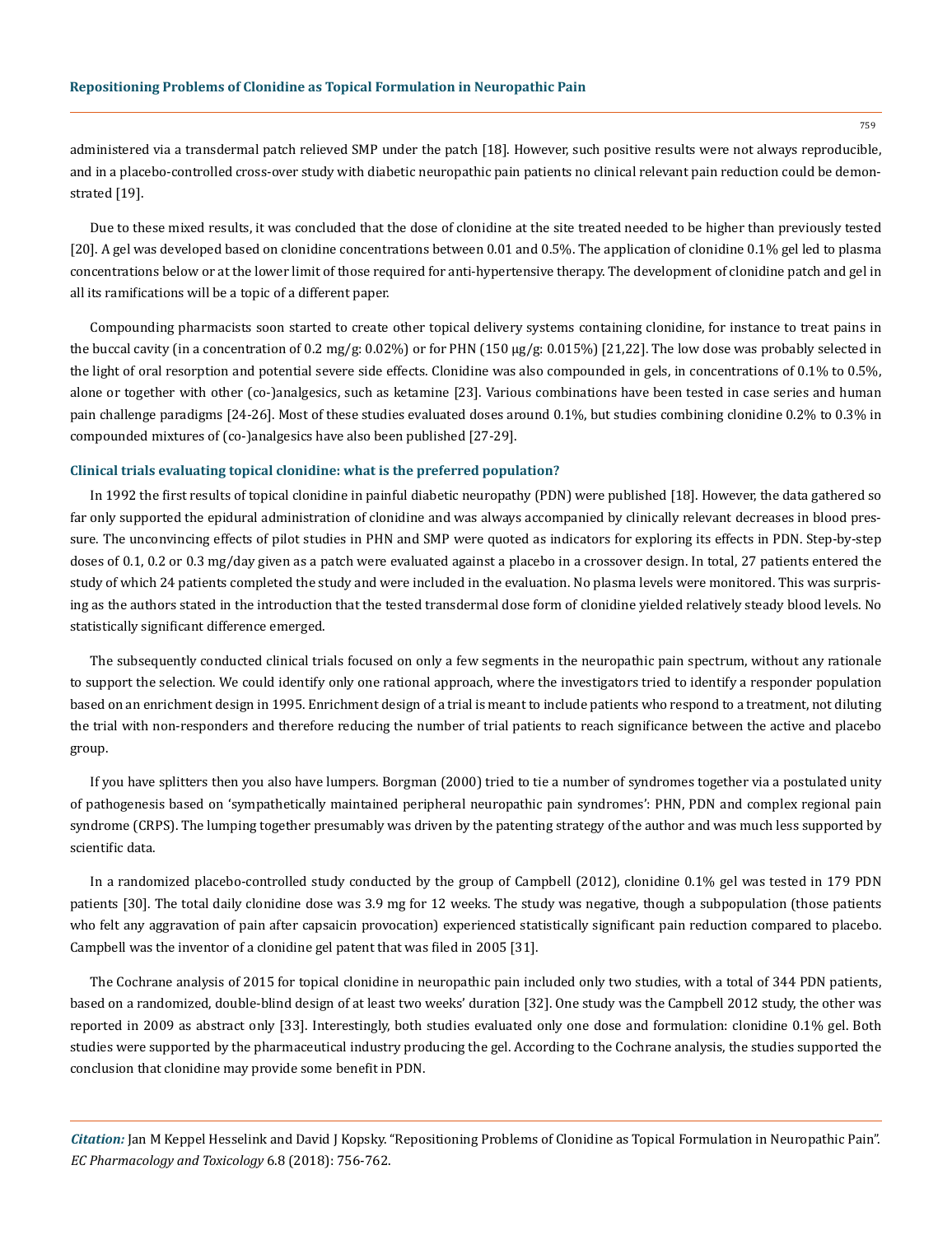# **Discussion and Conclusion**

The development of a topical analgesic formulation for the treatment of neuropathic pain is based on a number of rational steps to generate sufficient and coherent data. These steps can be classified according to the classical drug development phases as preclinical and pharmaceutical steps and ultimately lead to well designed and conducted clinical trials in phases I, II and III.

As we discussed above, in both preclinical and pharmaceutical phases of the topical clonidine development a number of questions have not been adequately explored. These items of concern are summarized in tables 1 and 2.

| <b>Preclinical requirements in animal models</b>        | <b>Results</b>                     |
|---------------------------------------------------------|------------------------------------|
| Efficacy of formulation versus gold standard            | Not available                      |
| Efficacy in relevant animal models for neuropathic pain | Not available                      |
| Efficacy related to plasma levels                       | Not available                      |
| Elucidation peripheral mechanism of action              | Unclear                            |
| Dose-response curve                                     | Established for clonidine solution |
| Relevant formulation tested                             | Not available                      |

*Table 1: Preclinical requirements related to animal models.*

| <b>Pharmaceutical requirements</b>      | <b>Results</b>               |
|-----------------------------------------|------------------------------|
| Evaluation various topical formulations | Only patch and gel evaluated |
| Evaluation various strengths            | Not available                |
| Evaluation stability                    | Not available                |

#### *Table 2: Pharmaceutical requirements.*

In the absence of sufficient data generated during these two steps, the selection of patients for clinical studies in the field of neuropathic pain seemed overly naive. Only one study following an enrichment design addressed the importance of dissecting the correct population, in order for the optimal match between pathogenesis and mechanism of action. This approach however remained isolated.

For the future, for newly discovered APIs we recommend to first evaluate a specific formulation in adequate animal models for neuropathic pain and generate plasma data in the same models. Subsequently, a dose-response curve needs to be described and the drug under exploration in its optimal dose needs to be compared to the gold standard. Most importantly, before embarking on randomized clinical trials for discrete patient populations, enrichment studies need to be conducted to identify responder populations. In an era of individualized medicine, one should not lump together patients in one class (e.g. 'sympathetically maintained peripheral neuropathic pain syndromes') and expect one API to be active in such an undifferentiated patient group. As we previously analyzed for topical amitriptyline as well as in this case, the question of whether topically applied clonidine can reduce localized peripheral neuropathic pain has never been properly addressed [34].

# **Bibliography**

- 1. Jaggi AS., *et al*. "Animal models of neuropathic pain". *[Fundamental and Clinical Pharmacology](https://www.ncbi.nlm.nih.gov/pubmed/20030738)* 25.1 (2011): 1-28.
- 2. [Paalzow L. "Analgesia produced by clonidine in mice and rats".](https://www.ncbi.nlm.nih.gov/pubmed/4152777) *Journal of Pharmacy and Pharmacology* 26.5 (1974): 361-363.
- 3. Fielding S., *et al*[. "A comparison of clonidine with morphine for antinociceptive and antiwithdrawal actions".](https://www.ncbi.nlm.nih.gov/pubmed/569695) *Journal of Pharmacology [and Experimental Therapeutics](https://www.ncbi.nlm.nih.gov/pubmed/569695)* 207.3 (1978): 899-905.

*Citation:* Jan M Keppel Hesselink and David J Kopsky. "Repositioning Problems of Clonidine as Topical Formulation in Neuropathic Pain". *EC Pharmacology and Toxicology* 6.8 (2018): 756-762.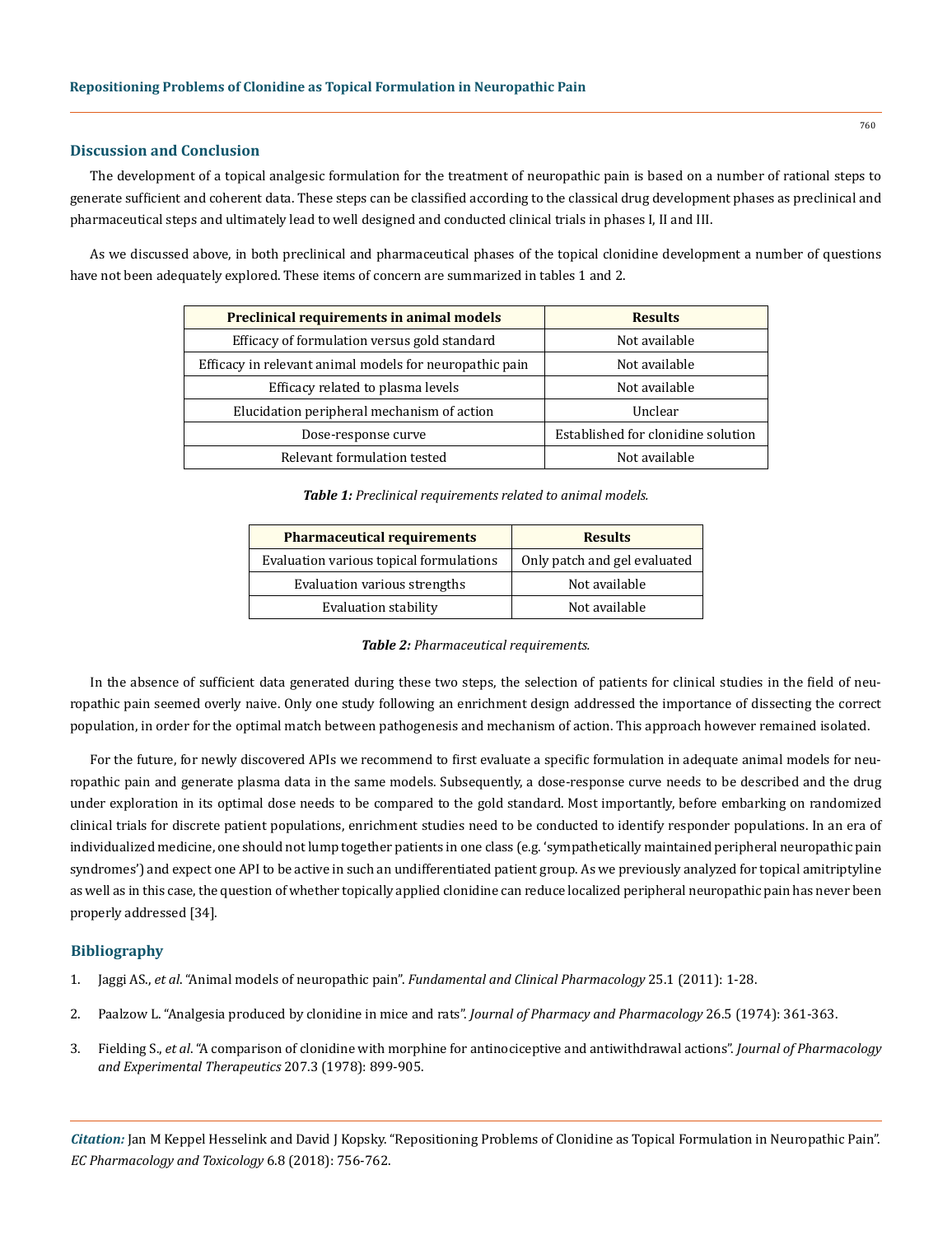- 4. [Lipman JJ and Spencer PSJ. "Further evidence for a central site of action for the antinociceptive effect of clonidine-like drugs".](https://www.sciencedirect.com/science/article/pii/0028390879900455) *Neuropharmacology* [18.8-9 \(1979\): 731-733.](https://www.sciencedirect.com/science/article/pii/0028390879900455)
- 5. [Paalzow G and Paalzow L. "Clonidine antinociceptive activity: effects of drugs influencing central monoaminergic and cholinergic](https://www.ncbi.nlm.nih.gov/pubmed/133292) mechanisms in rat". *[Naunyn-Schmiedeberg's Archives of Pharmacology](https://www.ncbi.nlm.nih.gov/pubmed/133292)* 292.2 (1976): 119-126.
- 6. [Paalzow GH and Paalzow LK. "Separate noradrenergic receptors could mediate clonidine induced antinociception".](https://www.ncbi.nlm.nih.gov/pubmed/6292401) *Journal of Phar[macology and Experimental Therapeutics](https://www.ncbi.nlm.nih.gov/pubmed/6292401)* 223.3 (1982): 795-800.
- 7. [Aghajanian GK. "Tolerance of locus coeruleus neurons to morphine and suppression of withdrawal response by clonidine".](https://www.ncbi.nlm.nih.gov/pubmed/216919) *Nature*  [276.5684 \(1978\): 186-188.](https://www.ncbi.nlm.nih.gov/pubmed/216919)
- 8. Uhde TW., *et al*[. "Clonidine and psychophysical pain".](https://www.ncbi.nlm.nih.gov/pubmed/6109195) *The Lancet* 2.8208-8209 (1980): 1375.
- 9. [Narson TS and Jensen LE. "Intrathecal morphine tolerance: use of intrathecal clonidine, DADLE, and intraventricular morphine".](https://www.ncbi.nlm.nih.gov/pubmed/3883851)  *Anesthesiology* [62.3 \(1985\): 358-363.](https://www.ncbi.nlm.nih.gov/pubmed/3883851)
- 10. [Tamsen A and Gordh T. "Epidural clonidine produces analgesia".](https://www.ncbi.nlm.nih.gov/pubmed/6146793) *Lancet* 2.8396 (1984): 231-232.
- 11. Glynn C., *et al*[. "A double-blind comparison between epidural morphine and epidural clonidine in patients with chronic non-cancer](https://www.ncbi.nlm.nih.gov/pubmed/3174151)  pain". *Pain* [34.2 \(1988\): 123-128.](https://www.ncbi.nlm.nih.gov/pubmed/3174151)
- 12. Max MB., *et al*[. "Association of pain relief with drug side effects in postherpetic neuralgia: A single-dose study of clonidine, codeine,](https://www.ncbi.nlm.nih.gov/pubmed/3281774)  ibuprofen, and placebo". *[Clinical Pharmacology and Therapeutics](https://www.ncbi.nlm.nih.gov/pubmed/3281774)* 43.4 (1988): 363-371.
- 13. MacGregor TR., *et al*[. "Pharmacokinetics of transdermally delivered clonidine".](https://www.ncbi.nlm.nih.gov/pubmed/4028622) *Clinical Pharmacology and Therapeutics* 38.3 (1985): [278-284.](https://www.ncbi.nlm.nih.gov/pubmed/4028622)
- 14. Kawasaki Y., *et al*[. "Alpha 2 adrenoceptor- mediated presynaptic inhibition of primary afferent glutamatergic transmission in rat sub](https://www.ncbi.nlm.nih.gov/pubmed/12606912)[stantia gelatinosa neurons".](https://www.ncbi.nlm.nih.gov/pubmed/12606912) *Anesthesiology* 98.3 (2003): 682-689.
- 15. [Aley KO and Levine JD. "Multiple receptors involved in peripheral alpha 2, mu, and A1 antinociception, tolerance, and withdrawal".](https://www.ncbi.nlm.nih.gov/pubmed/8987795)  *[Journal of Neuroscience](https://www.ncbi.nlm.nih.gov/pubmed/8987795)* 17.2 (1997): 735-744.
- 16. [Dogrul A and Uzbay IT. "Topical clonidine antinociception".](https://www.ncbi.nlm.nih.gov/pubmed/15363883) *Pain* 111.3 (2004): 385-391.
- 17. Popli S., *et al*[. "Transdermal clonidine for hypertensive patients".](https://www.ncbi.nlm.nih.gov/pubmed/6627288) *Clinical Therapeutics* 5.6 (1983): 624-628.
- 18. Davis., *et al*[. "Topical application of clonidine relieves hyperalgesia in patients with sympathetically maintained pain".](https://www.ncbi.nlm.nih.gov/pubmed/1664508) *Pain* 47.3 [\(1991\): 309-318.](https://www.ncbi.nlm.nih.gov/pubmed/1664508)
- 19. Zeigler., *et al*[. "Trans dermal clonidine versus placebo in painful diabetic neuropathy".](https://www.ncbi.nlm.nih.gov/pubmed/1594263) *Pain* 48.3 (1992): 403-408.
- 20. [Borgman RJ. "Topical clonidine preparations". US patent 6,534,048 \(2000\).](https://patents.google.com/patent/US6534048/pt-PT)
- 21. Epstein JB., *et al*[. "Topical clonidine for orofacial pain: a pilot study".](https://www.ncbi.nlm.nih.gov/pubmed/9656911) *Journal of Orofacial Pain* 11.4 (1997): 346-352.
- 22. Meno A., *et al*[. "\[Preliminary report: the efficacy of clonidine hydrochloride ointment for postherpetic neuralgia\]".](https://www.ncbi.nlm.nih.gov/pubmed/11244770) *Masui* 50.2 (2001): [160-163.](https://www.ncbi.nlm.nih.gov/pubmed/11244770)
- 23. [Prommer EE. "Topical Analgesic Combinations for Bortezomib Neuropathy".](https://www.ncbi.nlm.nih.gov/pubmed/19171460) *Journal of Pain and Symptom Management* 37.3 (2009): [e3-e5.](https://www.ncbi.nlm.nih.gov/pubmed/19171460)

*Citation:* Jan M Keppel Hesselink and David J Kopsky. "Repositioning Problems of Clonidine as Topical Formulation in Neuropathic Pain". *EC Pharmacology and Toxicology* 6.8 (2018): 756-762.